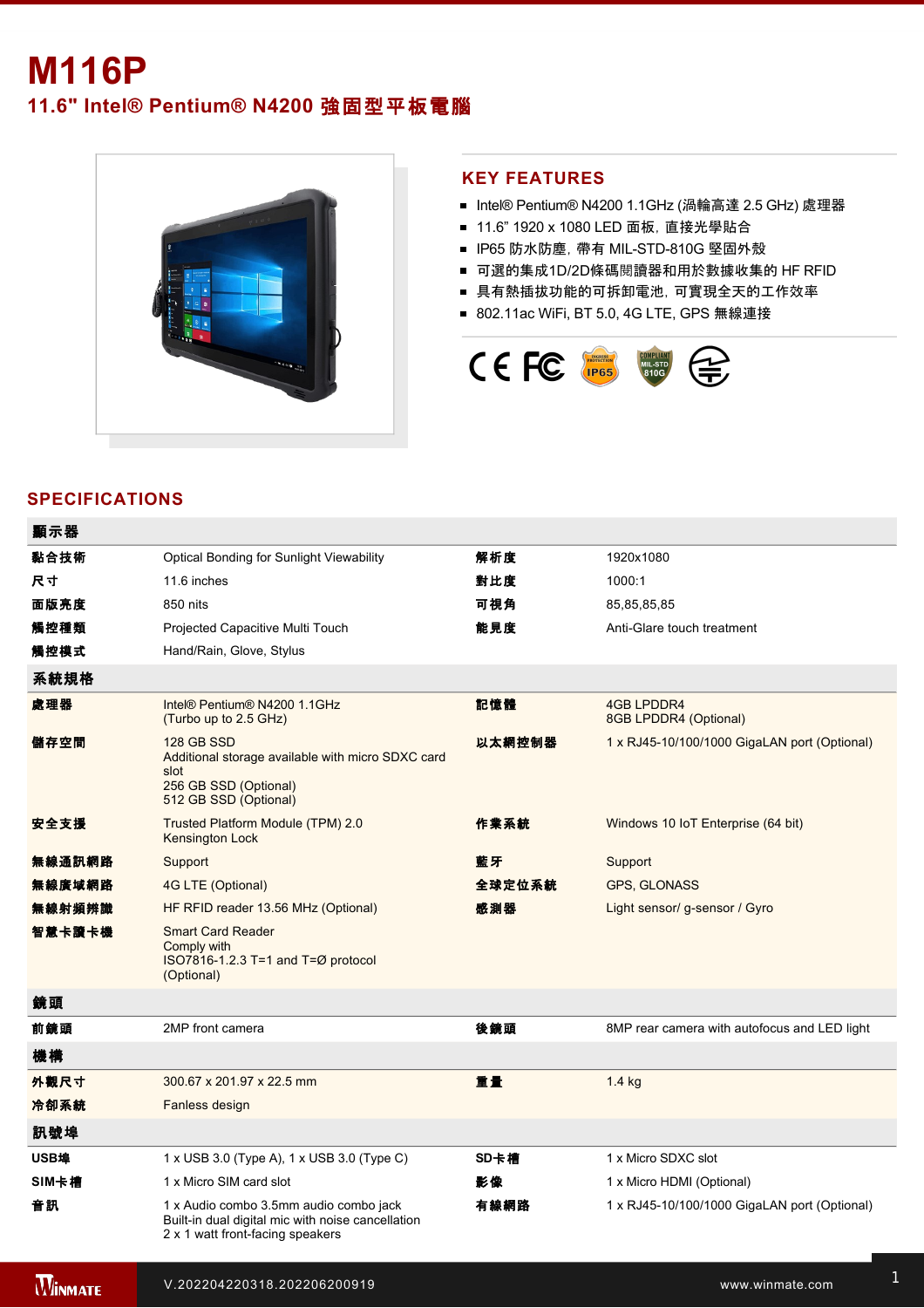| 指示燈                     | 4x LED Indicator for Power, Battery, HDD, RF<br>status                                                                     | mini PCIe              | 1 x Mini PCIe for WWAN Module                                                                                                                                                                                                                                                           |
|-------------------------|----------------------------------------------------------------------------------------------------------------------------|------------------------|-----------------------------------------------------------------------------------------------------------------------------------------------------------------------------------------------------------------------------------------------------------------------------------------|
| 底座接頭                    | 1 x 19-pin docking connector                                                                                               |                        |                                                                                                                                                                                                                                                                                         |
| 環境                      |                                                                                                                            |                        |                                                                                                                                                                                                                                                                                         |
| 工作濕度                    | 10% to 90% RH, non-condensing                                                                                              | 工作溫度                   | -20°C to 60°C (AC mode), -10°C to 50°C (Battery<br>mode)                                                                                                                                                                                                                                |
| 儲存溫度                    | -30 $^{\circ}$ C to 70 $^{\circ}$ C                                                                                        | 衝擊                     | MIL-STD-810G Method 516.6 Procedure I                                                                                                                                                                                                                                                   |
| 振動                      | MIL-STD-810G Method 514.6 Procedure I                                                                                      | IP防水等級                 | IP65 certified, dustproof and waterproof                                                                                                                                                                                                                                                |
| 落摔                      | MIL-STD-810G Method 516.6, 4 ft                                                                                            |                        |                                                                                                                                                                                                                                                                                         |
| 認證                      |                                                                                                                            |                        |                                                                                                                                                                                                                                                                                         |
| 認證                      | CE, FCC                                                                                                                    |                        |                                                                                                                                                                                                                                                                                         |
| 安全性                     |                                                                                                                            |                        |                                                                                                                                                                                                                                                                                         |
| <b>SOTI MobiControl</b> | <b>SOTI MobiControl Compliance</b>                                                                                         | <b>Kensington Lock</b> | Kensington Lock Support                                                                                                                                                                                                                                                                 |
| 控制                      |                                                                                                                            |                        |                                                                                                                                                                                                                                                                                         |
| 按鈕                      | 1 x Power, 3 x function keys                                                                                               |                        |                                                                                                                                                                                                                                                                                         |
| 電源                      |                                                                                                                            |                        |                                                                                                                                                                                                                                                                                         |
| 電池                      | Hot-swappable 7.7V typ. 5900 mAh Li-Polymer<br>Battery (2S1P)<br>Optional 7.4V typ. 10280 mAh Li-Polymer Battery<br>(2S2P) | 電池使用時間                 | Standard Battery: 8 hours                                                                                                                                                                                                                                                               |
| 電源規格                    | 19V DC                                                                                                                     | 電源適配器                  | 100-240V, 50-60Hz (19V DC)                                                                                                                                                                                                                                                              |
| 配件                      |                                                                                                                            |                        |                                                                                                                                                                                                                                                                                         |
| 配件                      | Adapter and Power Cord<br>Capacitive Stylus<br><b>Standard Battery</b>                                                     | 配件選配                   | Desk Dock (Optional)<br>Vehicle Dock (Optional)<br>Vehicle Cradle (Optional)<br>Vehicle Charger (Optional)<br>Battery Charger (Optional)<br>High Capacity Battery (Optional)<br>Hand Strap (Optional)<br>VESA Mount Kit (Optional)<br>Shoulder Strap (Optional)<br>Carry Bag (Optional) |

Builtin dual digital mic with noise cancellation

條碼掃描

配件 1D/2D barcode reader (Optional)

### **DIMENSIONS**  UNIT:MM

#### **Winmate M116P**



**NOTE**